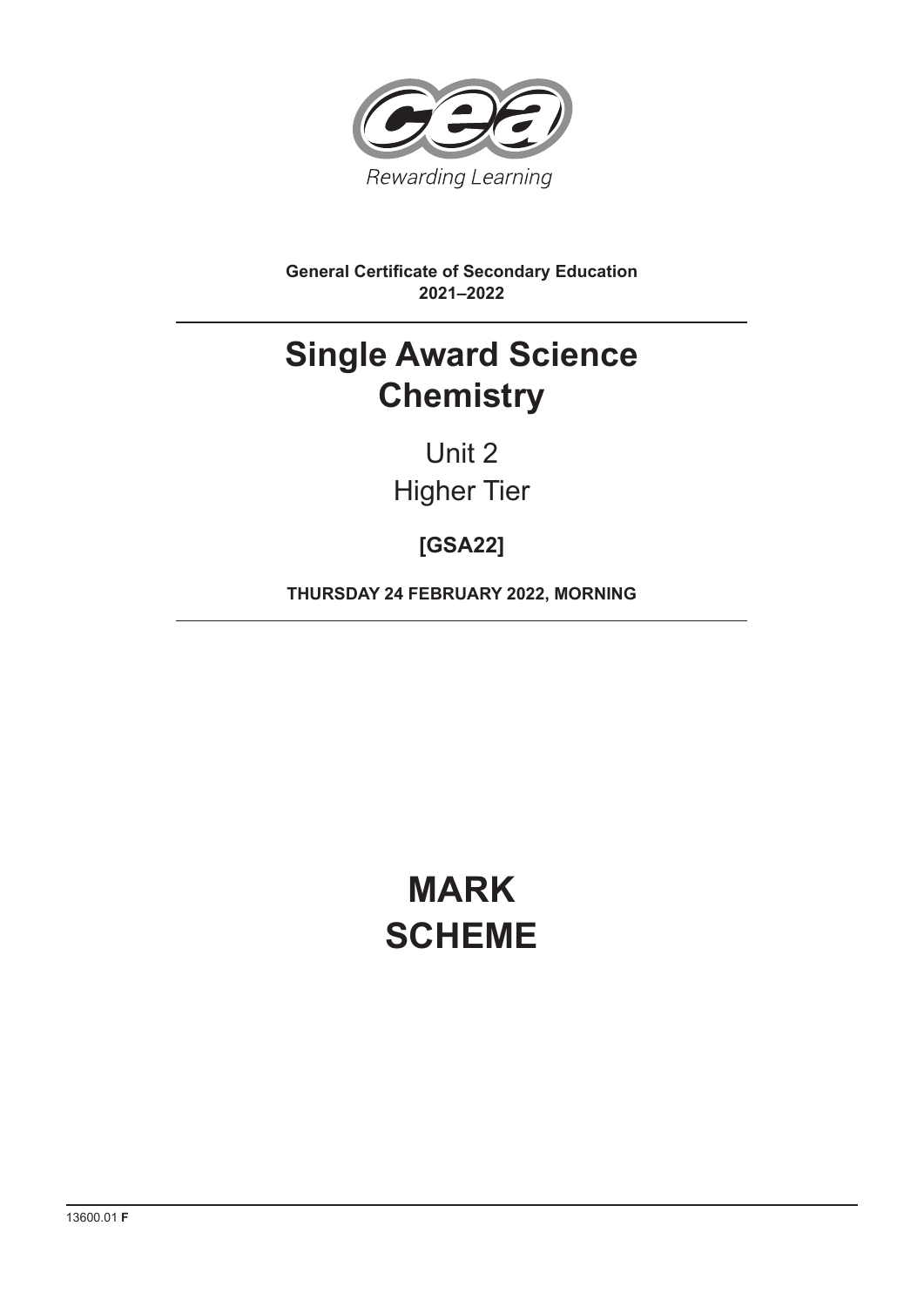## **General Marking Instructions**

## *Introduction*

Mark schemes are intended to ensure that the GCSE examinations are marked consistently and fairly. The mark schemes provide markers with an indication of the nature and range of candidates' responses likely to be worthy of credit. They also set out the criteria which they should apply in allocating marks to candidates' responses.

#### *Assessment objectives*

Below are the assessment objectives for GCSE Single Award Science

Candidates must:

- AO1 Demonstrate knowledge and understanding of scientific ideas, scientific techniques and procedures;
- AO2 Apply knowledge, skills and understanding of scientific ideas, scientific enquiry, techniques and procedures; and
- **AO3** Analyse information and ideas to interpret and evaluate; make judgements and draw conclusions; develop and improve experimental procedures.

## *Quality of candidates' responses*

In marking the examination papers, examiners should be looking for a quality of response reflecting the level of maturity which may reasonably be expected of a 16-year-old which is the age at which the majority of candidates sit their GCSE examinations.

#### *Flexibility in marking*

Mark schemes are not intended to be totally prescriptive. No mark scheme can cover all the responses which candidates may produce. In the event of unanticipated answers, examiners are expected to use their professional judgement to assess the validity of answers. If an answer is particularly problematic, then examiners should seek the guidance of the Supervising Examiner.

## *Positive marking*

Examiners are encouraged to be positive in their marking, giving appropriate credit for what candidates know, understand and can do rather than penalising candidates for errors or omissions. Examiners should make use of the whole of the available mark range for any particular question and be prepared to award full marks for a response which is as good as might reasonably be expected of a 16-year-old GCSE candidate.

#### *Awarding zero marks*

Marks should only be awarded for valid responses and no marks should be awarded for an answer which is completely incorrect or inappropriate.

## *Marking Calculations*

In marking answers involving calculations, examiners should apply the 'own figure rule' so that candidates are not penalised more than once for a computational error.

#### *Types of mark schemes*

Mark schemes for tasks or questions which require candidates to respond in extended written form are marked on the basis of levels of response which take account of the quality of written communication.

Other questions which require only short answers are marked on a point for point basis with marks awarded for each valid piece of information provided.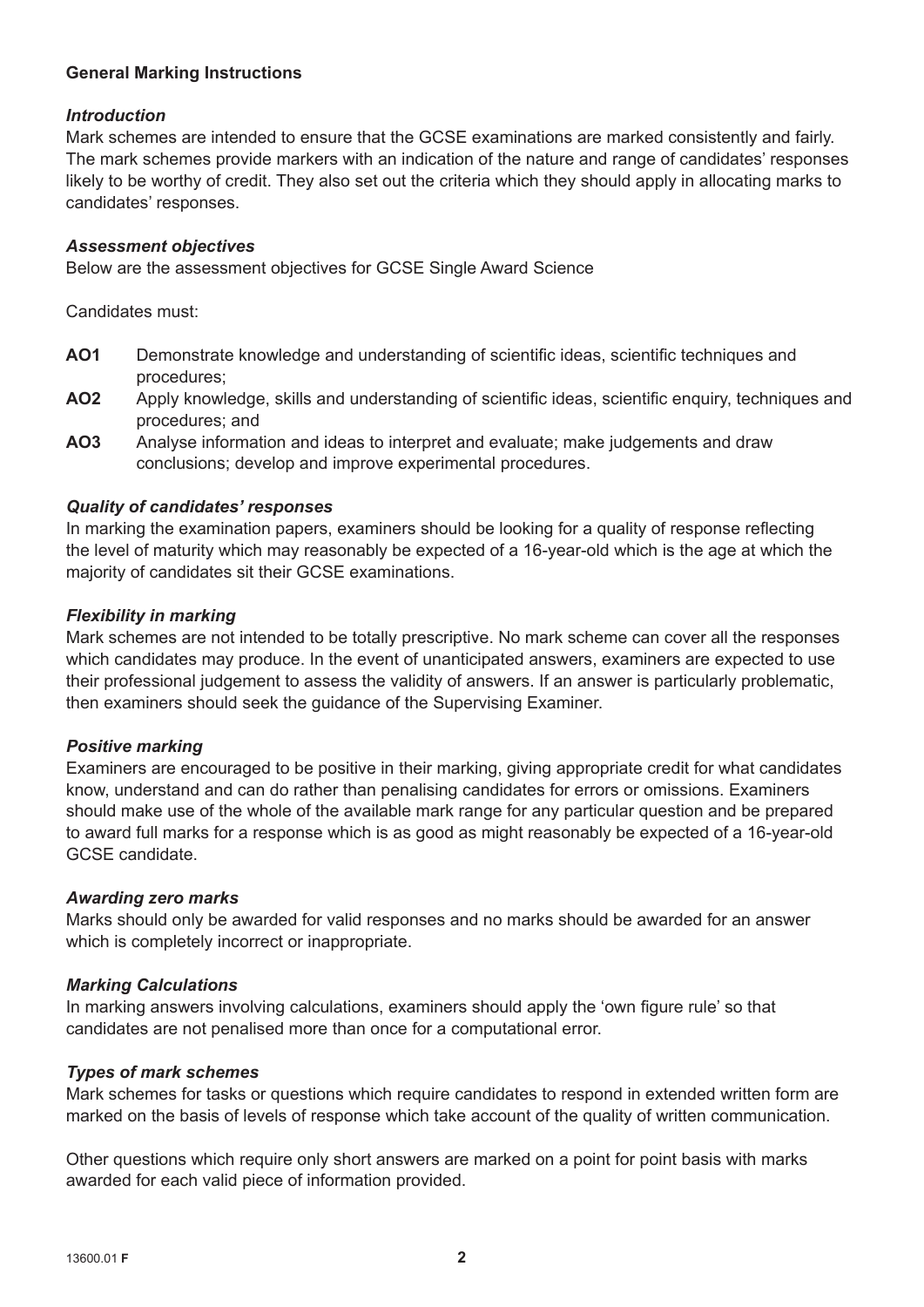## *Levels of response*

Tasks and questions requiring candidates to respond in extended writing are marked in terms of levels of response. In deciding which level of response to award, examiners should look for the 'best fit' bearing in mind that weakness in one area may be compensated for by strength in another. In deciding which mark within a particular level to award to any response, examiners are expected to use their professional judgement. The following guidance is provided to assist examiners.

- *Threshold performance:* Response which just merits inclusion in the level and should be awarded a mark at or near the bottom of the range.
- **Intermediate performance:** Response which clearly merits inclusion in the level and should be awarded a mark at or near the middle of the range.
- **High performance:** Response which fully satisfies the level description and should be awarded a mark at or near the top of the range.

## *Quality of written communication*

Quality of written communication is taken into account in assessing candidates' responses to all tasks and questions that require them to respond in extended written form. These tasks and questions are marked on the basis of levels of response. The description for each level of response includes reference to the quality of written communication.

For conciseness, quality of written communication is distinguished within levels of response as follows:

- Level 1: Quality of written communication is basic.
- Level 2: Quality of written communication is good.
- Level 3: Quality of written communication is excellent.

In interpreting these level descriptions, examiners should refer to the more detailed guidance provided below:

Level 1 (Basic): The candidate makes only a limited selection and use of an appropriate form and style of writing. The organisation of material may lack clarity and coherence. There is little use of specialist vocabulary. Presentation, spelling, punctuation and grammar may be such that intended meaning is not clear.

**Level 2 (Good):** The candidate makes a reasonable selection and use of an appropriate form and style of writing. Relevant material is organised with some clarity and coherence. There is some use of appropriate specialist vocabulary. Presentation, spelling, punctuation and grammar are sufficiently competent to make meaning clear.

Level 3 (Excellent): The candidate successfully selects and uses the most appropriate form and style of writing. Relevant material is organised with a high degree of clarity and coherence. There is widespread and accurate use of appropriate specialist vocabulary. Presentation, spelling, punctuation and grammar are of a sufficiently high standard to make meaning clear.

## **COVID-19 Context**

Given the unprecedented circumstances presented by the COVID-19 public health crisis, senior examiners, under the instruction of CCEA awarding organisation, are required to train assistant examiners to apply the mark scheme in case of disrupted learning and lost teaching time. The interpretation and intended application of the mark scheme for this examination series will be communicated through the standardising meeting by the Chief or Principal Examiner and will be monitored through the supervision period. This paragraph will apply to examination series in 2021–2022 only.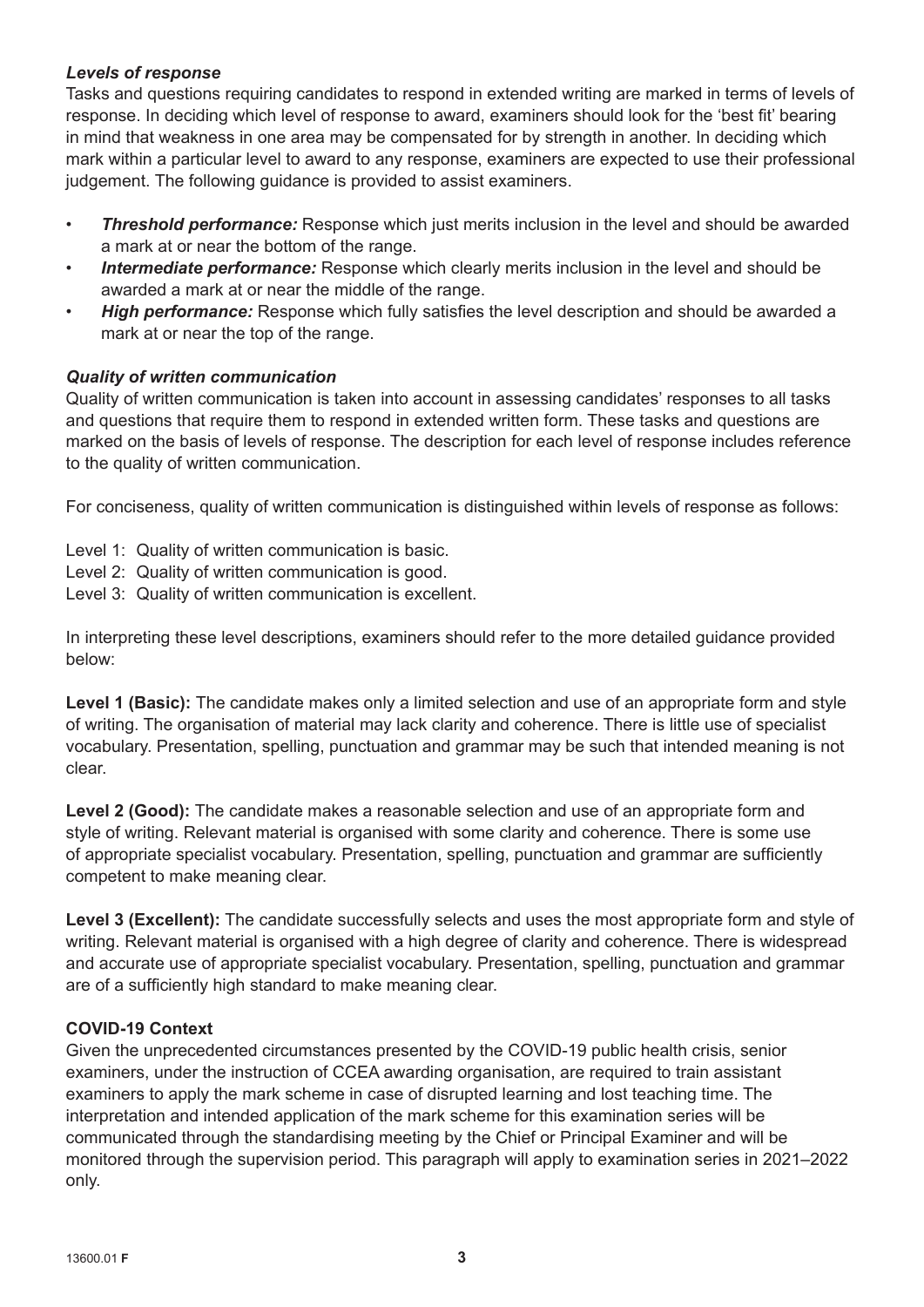| 1 |           | (a) $35000 - 5750 = 29250 \text{ kJ}$                                                                                                                                                  |                                                                                                                                                                  | $[1]$ | <b>AVAILABLE</b><br><b>MARKS</b> |
|---|-----------|----------------------------------------------------------------------------------------------------------------------------------------------------------------------------------------|------------------------------------------------------------------------------------------------------------------------------------------------------------------|-------|----------------------------------|
|   | (b)       | Can be produced from solar power/a renewable source [1]<br>non-renewables are running out [1]<br>or<br>Only produces water/doesn't produce polluting carbon dioxide when<br>burned [1] |                                                                                                                                                                  |       |                                  |
|   |           | does not contribute to global warming [1]                                                                                                                                              |                                                                                                                                                                  |       | 3                                |
| 2 | (a)       | (i)                                                                                                                                                                                    | Carbon dioxide                                                                                                                                                   | $[1]$ |                                  |
|   |           | (ii)                                                                                                                                                                                   | Measuring cylinder/gas jar                                                                                                                                       | $[1]$ |                                  |
|   | $(b)$ (i) |                                                                                                                                                                                        | As time increases the volume of gas produced increases [1]<br>Until 140 $s$ /40 cm <sup>3</sup> of gas is produced and then there is no more gas<br>produced [1] | $[2]$ |                                  |
|   |           | (ii)                                                                                                                                                                                   | All points plotted correctly [2]<br>(5 points plotted correctly [1])<br>smooth curve drawn [1]                                                                   | $[3]$ |                                  |
|   |           |                                                                                                                                                                                        | (iii) $40 \text{ cm}^3$                                                                                                                                          | $[1]$ | 8                                |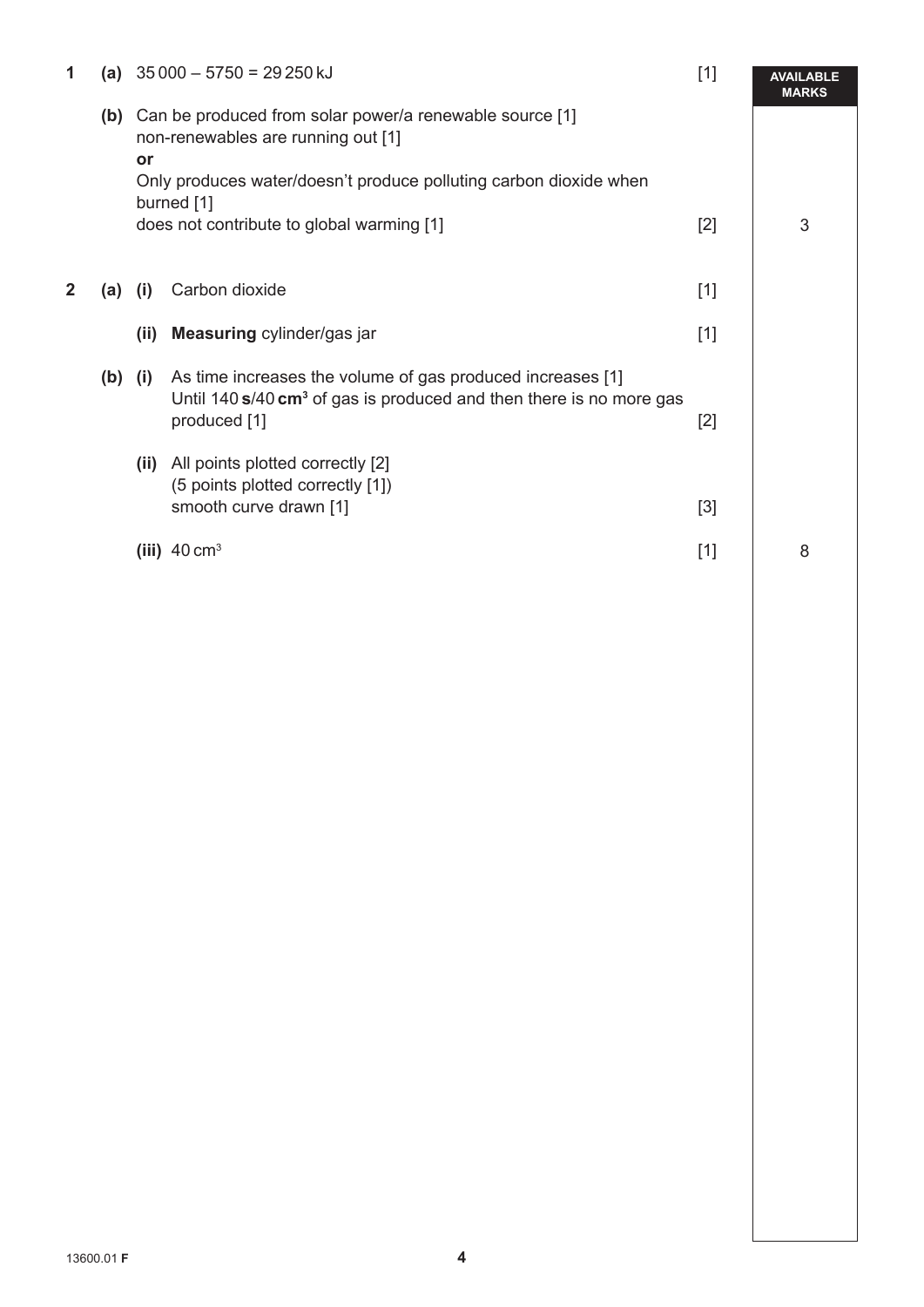## **3 Indicative content:**

- Measure temperature (of the acid) at the start
- Add magnesium to the acid
- Measure temperature at the end/highest temperature
- Calculate the temperature increase
- Repeat using more magnesium
- Fair test (any two from): same volume of acid/same type of acid/same concentration of acid/same size of beaker or test tube
- Expected result: more magnesium gives a larger temperature rise/more heat given off/more exothermic

| <b>Band</b> | <b>Response</b>                                                                                                                                                                                                                                                                              | <b>Mark</b> |  |  |
|-------------|----------------------------------------------------------------------------------------------------------------------------------------------------------------------------------------------------------------------------------------------------------------------------------------------|-------------|--|--|
| A           | Candidates must use appropriate specialist terms throughout<br>to describe the experiment using six or more of the points<br>above, in a logical sequence. They use good spelling,<br>punctuation and grammar and the form and style are of a high<br>standard.                              |             |  |  |
| B           | Candidates use some appropriate specialist terms to describe<br>the experiment using <b>three, four or five</b> of the points above, in<br>a logical sequence. They use satisfactory spelling, punctuation<br>and grammar and the form and style are of a satisfactory<br>standard.          | $[3]-[4]$   |  |  |
| C           | Candidates describe the experiment using one or two of the<br>above points. However, these are not presented in a logical<br>sequence. They use limited spelling, punctuation and grammar<br>and have made limited use of specialist terms. The form and<br>style are of a limited standard. | $[1]-[2]$   |  |  |
| D           | Not worthy of credit.                                                                                                                                                                                                                                                                        | [0]         |  |  |

[6]

6

**AVAILABLE MARKS**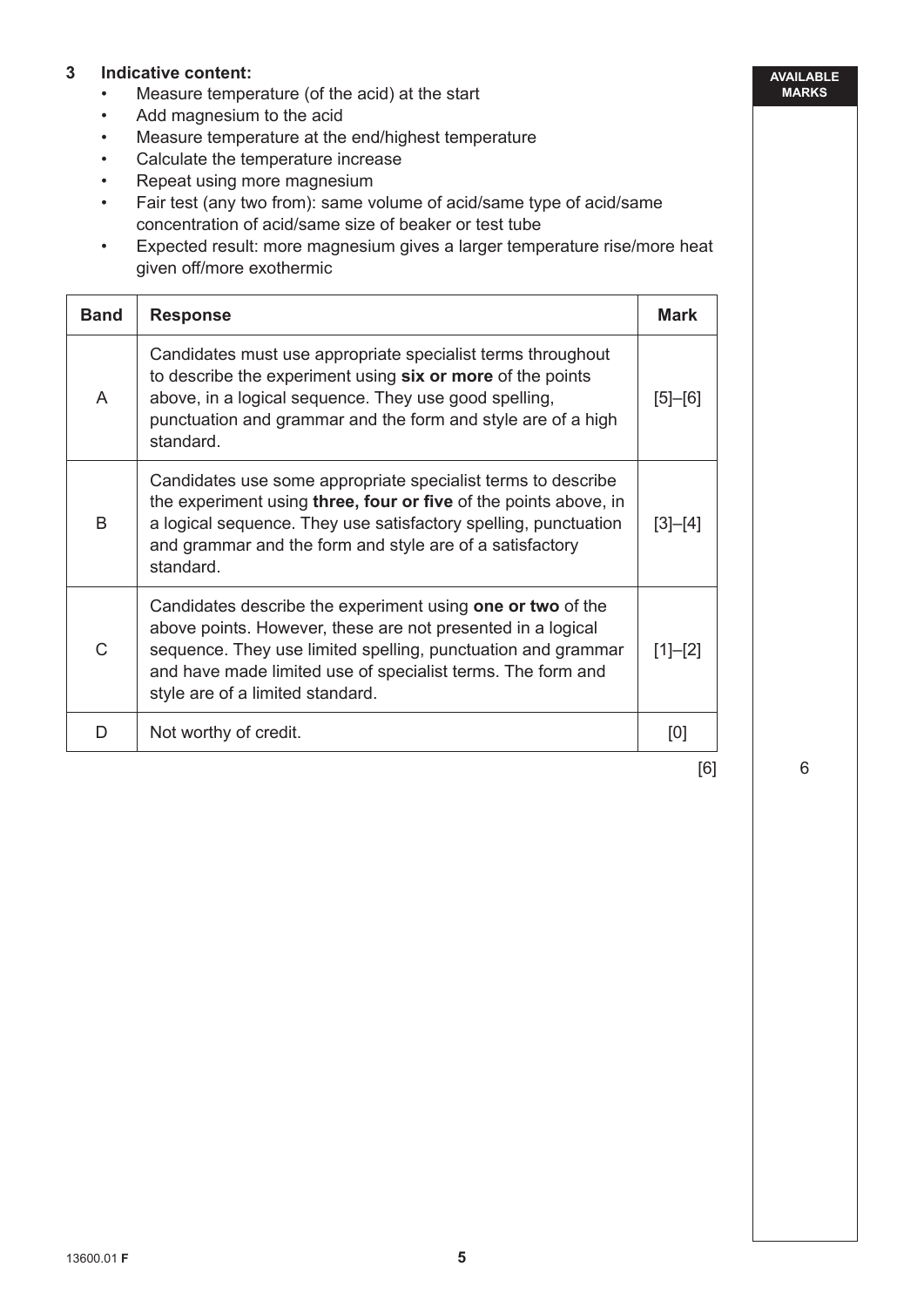**4 (a)**

| (a)<br>4 | <b>Alkane</b>                                                                    | <b>Formula</b>  | <b>Structure</b>                                                                            |       | <b>AVAILABLE</b><br><b>MARKS</b> |
|----------|----------------------------------------------------------------------------------|-----------------|---------------------------------------------------------------------------------------------|-------|----------------------------------|
|          | propane                                                                          | $C_3H_8$        | H.<br>H <sub>a</sub><br>H<br>$\mathbb{R}^n$<br>$H - C - C - C - H$<br>H<br>H.<br>H<br>$[1]$ |       |                                  |
|          | methane [1]                                                                      | CH <sub>4</sub> | H<br>$H - C - H$<br>H                                                                       |       |                                  |
|          | butane                                                                           | $C_4H_{10}$ [1] | H<br>H<br>H<br>H<br>$H - C - C - C - C - H$<br>$\Box$<br>H<br>H<br>H<br>H                   |       |                                  |
|          |                                                                                  |                 |                                                                                             | $[3]$ |                                  |
|          | (b) Carbon dioxide [1]                                                           |                 |                                                                                             |       |                                  |
|          | water [1]<br>(either order)                                                      | $[2]$           |                                                                                             |       |                                  |
| (c)      | A molecule that contains carbon and hydrogen [1] only [1]<br>(i)                 | $[2]$           |                                                                                             |       |                                  |
|          | (ii) Polymerisation                                                              | $[1]$           |                                                                                             |       |                                  |
|          | (iii) (Carbon-carbon) double bond breaks [1] and many monomer molecules<br>$[3]$ | 11              |                                                                                             |       |                                  |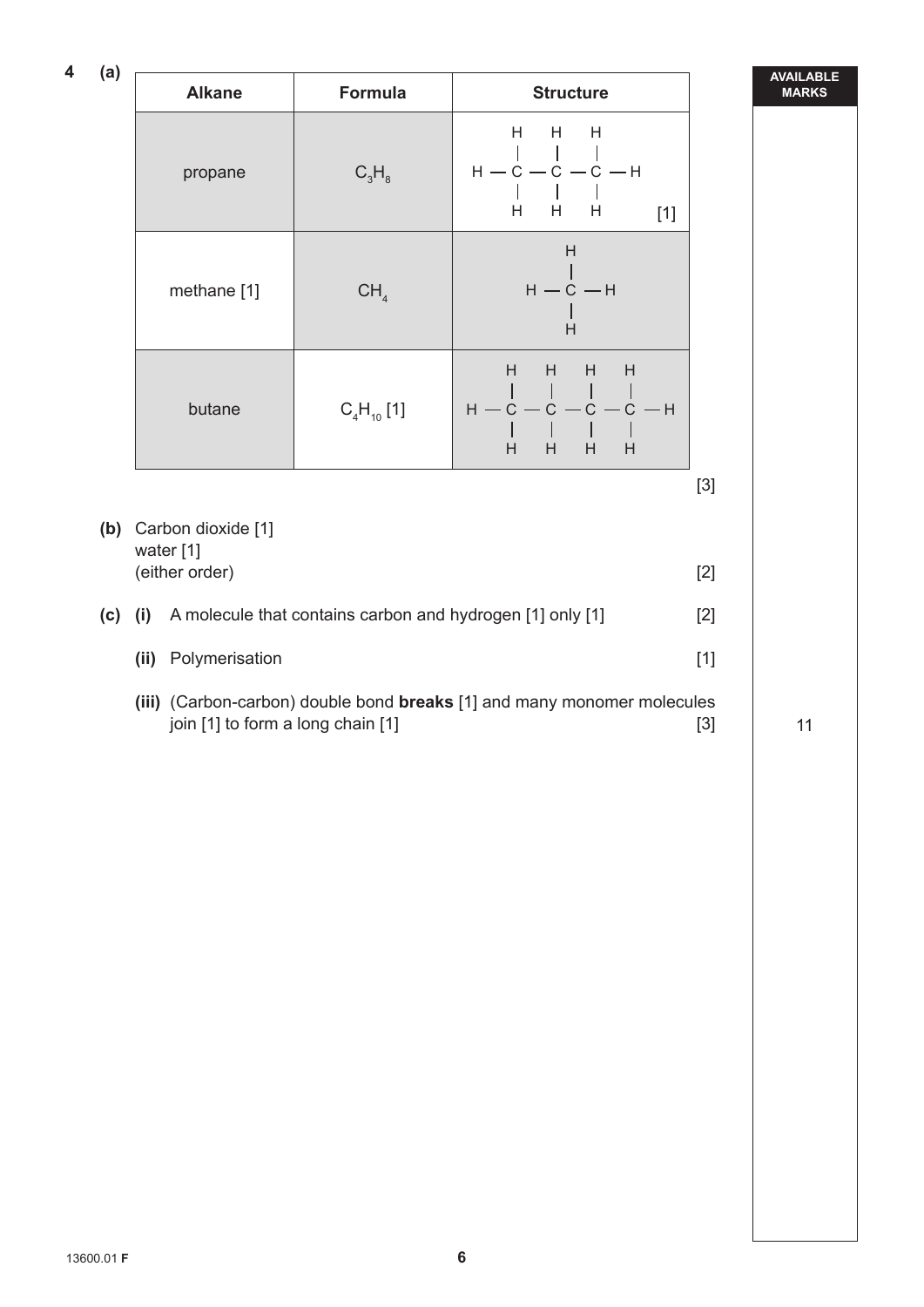**5 (a)**

| element  | hydrogen                  |  |
|----------|---------------------------|--|
| compound | lithium nitride/water [1] |  |
| mixture  | air $[1]$                 |  |

**AVAILABLE MARKS**

- **(b)** (i) Two electrons drawn in overlap [1]
	- **(ii)** Oxygen/nitrogen/chlorine/other acceptable alternative [1]
- **(c)**  $1 \times 10^{-9}$  m [1]

 **(d) (i)** 

|   |     | <b>Particle</b>                                                     | Lithium (Li)                                          | Nitrogen (N)                                                         | Lithium<br>Nitride $(Li3N)$ |       |
|---|-----|---------------------------------------------------------------------|-------------------------------------------------------|----------------------------------------------------------------------|-----------------------------|-------|
|   |     | proton                                                              |                                                       |                                                                      |                             |       |
|   |     | electron                                                            | 3                                                     | $\overline{7}$                                                       | 16                          |       |
|   |     | neutron                                                             | 4                                                     | $\overline{7}$                                                       | 19                          |       |
|   |     |                                                                     | (2/3 correct [1] 4/5 correct [2] all correct [3])     |                                                                      |                             | $[3]$ |
|   |     | (ii)<br>ions $[1]$                                                  |                                                       | An ionic bond involves the attraction [1] between oppositely charged |                             | $[2]$ |
| 6 | (a) | In order of mass                                                    |                                                       |                                                                      |                             | $[1]$ |
|   | (b) |                                                                     |                                                       | Mn is in Mendeleev's table/At is in modern Periodic Table            |                             | $[1]$ |
|   | (c) | Noble gases [1]                                                     | they were not discovered/too unreactive [1]           |                                                                      |                             | $[2]$ |
| 7 | (a) |                                                                     | To stop the oxygen escaping/to stop products escaping |                                                                      |                             | $[1]$ |
|   | (b) | Green                                                               |                                                       |                                                                      |                             | $[1]$ |
|   | (c) |                                                                     |                                                       | Universal indicator tells the strength of the acid or alkali         |                             | $[1]$ |
|   | (d) | Non-metal oxides are acidic [1]<br>non-metal oxides are gaseous [1] |                                                       |                                                                      |                             | $[2]$ |
|   | (e) | MgO [1]<br>2Mg<br>$\ddot{}$                                         | O <sub>2</sub>                                        |                                                                      | 2MgO balancing [1]          | $[2]$ |
|   | (f) | (i)                                                                 | Delivery tube correctly drawn into the limewater      |                                                                      |                             | $[1]$ |
|   |     | (ii)                                                                | Colourless [1] to cloudy/milky [1]                    |                                                                      |                             | $[2]$ |
|   |     |                                                                     |                                                       |                                                                      |                             |       |